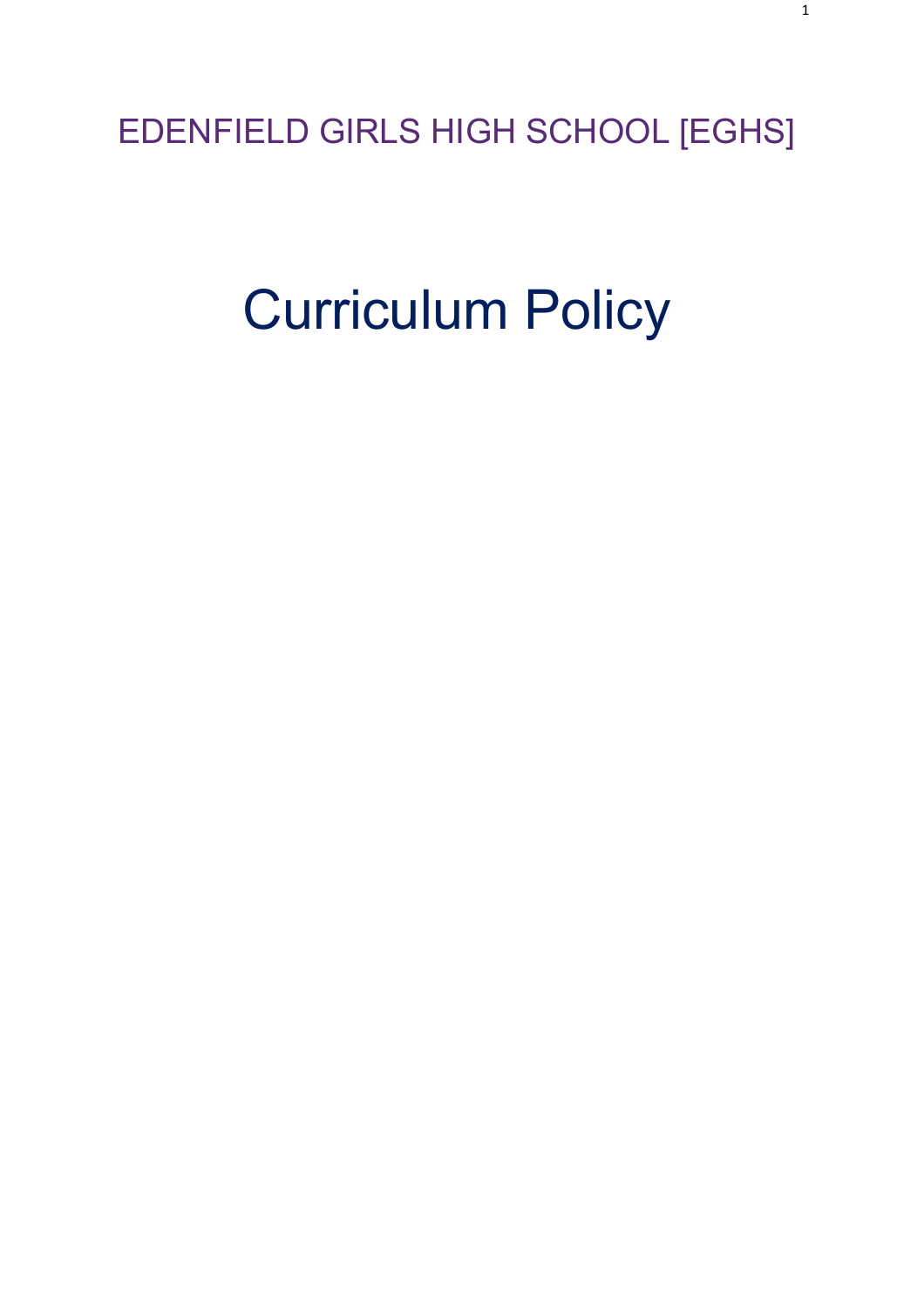# **Intent**

# **1. Introduction**

- 1.1 Edenfield Girls High School is a learning environment at the heart of its community.We promote care and respect and expect high standards in all aspects of School life.
- 1.2 Our aim is to meet the needs of young people by preparing them for adult and working life in the 21st century.
- 1.3 The educational vision and curriculum design for Edenfield Girls High School recognises that:
	- The world of 2050 will be very different to the world of today
	- The pace of change is increasing, hence the importance for flexibility.
	- Young people have, and will have increasingly, greater access to information and learning material independently of school.
	- Adulthood entails economic participation but more.
	- 18+ year olds will still be at an early stage of learning.
	- The current curriculum defined in subject terms is not always well suited to equipping every young person with the knowledge, skills and understanding they will need for a fulfilling adult life.
	- Curriculum delivery should involve a greater use of adults other than teachers. These could include support staff, graduates, artists, sports people and people from industry and business to support curriculum delivery.

1.4 Edenfield Girls High School's curriculum policy is based on the following aims, to:

- Promote British Values (Democracy, the rule of law, individual liberty and mutual respect and tolerance of those with different faiths)
- Have students at its heart, placing their interests above those of the institution.
- Have a curriculum that is fit for purpose, offering differentiation and personalisation.
- Be a centre of excellence in learning and teaching.
- Prepare all students for a successful adult and working life in a 21st century global society.
- First achieve and then exceed national standards in achievement, attainment and progression.
- Be committed to excellence and continuous improvement.
- Value vocational and academic routes equally.
- Be inclusive and accessible; irrespective of current/prior ability.
- To ensure that the curriculum incorporates statutory requirements, including the Equality Act of 2010, and the protected characteristics; disability, gender reassignment, marriage and civil partnership, pregnancy and maternity, race, religion or belief, sex and sexual orientation, yet is flexible and relevant to student's needs.
- Nurture the talents of all and celebrate success.
- Work with Primary Schools to ease transition.
- Involve the community.
- Involve parents/carers.
- Be in a learning environment that is above all else inspiring.

## **2. Curriculum Aims**

2.1 The curriculum should inspire and challenge all learners and prepare them for the future. The school's aim is to develop a coherent curriculum that builds on young people's experiences in the primary phase and that helps all young people to become successful learners, confident individuals and responsible citizens.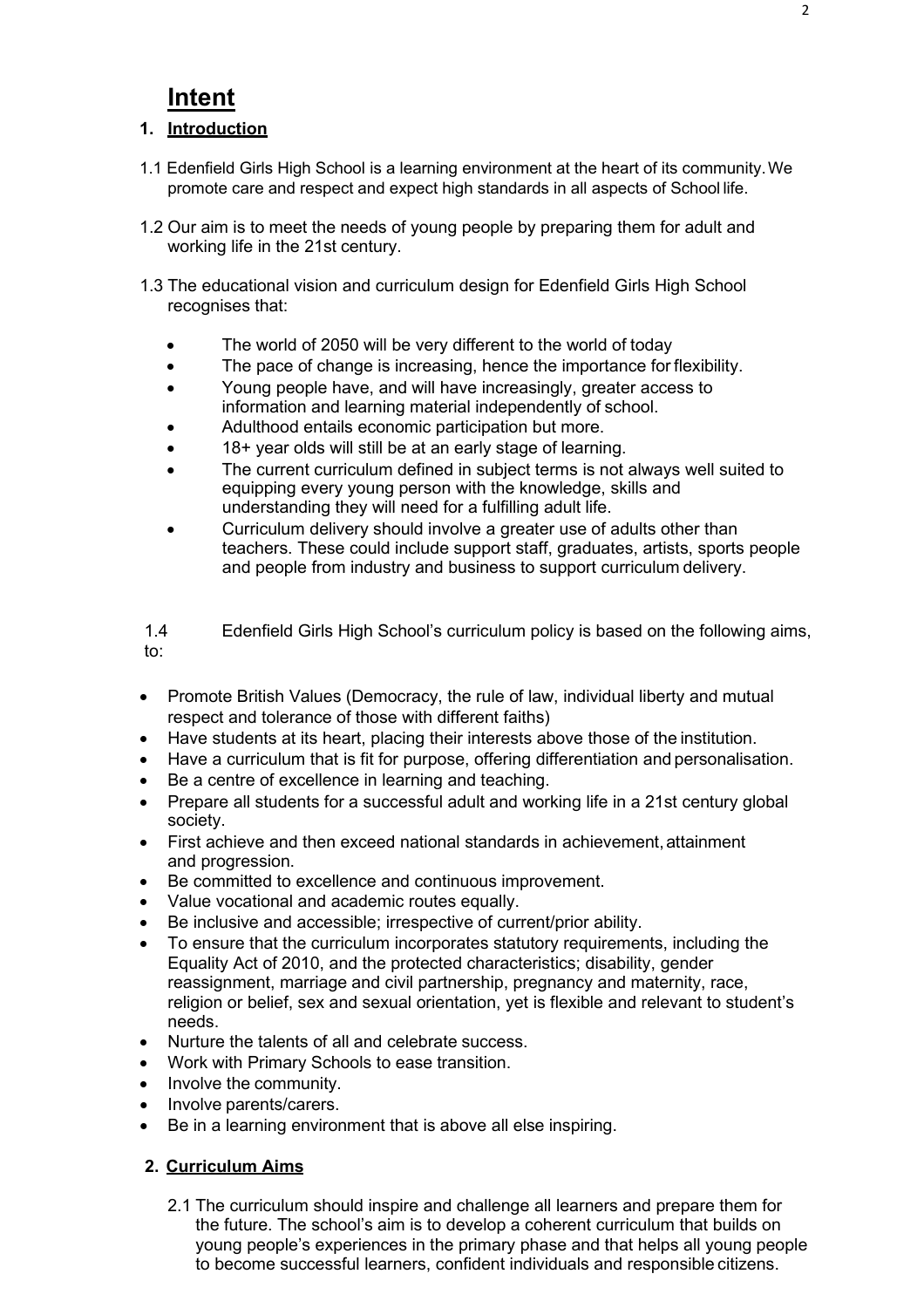2.2 Specifically, the curriculum should help young people to:

- achieve high standards and make good/excellent progress.
- enable those not achieving age-related expectations to narrow the gap and catch up with their peers.
- move towards enabling students to more easily progress based on ability not age and to be able to enter students for public examinations when they are ready rather than dictated by age.
- have and be able to use high quality personal, learning and thinking skills (plts) and become independent learners.
- have and be able to use high quality functional skills, including key literacy, numeracy and computing skills.
- be challenged and stretched to achieve their potential.
- enjoy and be committed to learning, to 19 and beyond.
- value their learning outside of the curriculum and relate to the taught curriculum.

#### **3. The curriculum outcomes**

3.1 Our curriculum will:

- lead to qualifications that are of worth for employers and for entry to higher education.
- fulfil statutory requirements.
- enable students to fulfil their potential.
- meet the needs of young people of all abilities at the school.
- provide equal access for all students to a full range of learning experiences beyond statutory guidelines.
- prepare students to make informed and appropriate choices at the end of KS3, KS4 and beyond.
- help students develop lively, enquiring minds, an ability to question and argue rationally and an ability to apply themselves to tasks and physical skills.
- include the following characteristics: breadth, balance, relevance, differentiation, progression, continuity, coherence and 'cultural capital'.
- ensure continuity and progression within the school and between phasesof education, increasing students' choice during their school career.
- foster teaching styles which will offer and encourage a variety of relevant learning opportunities.
- help students to use language and number effectively.
- help students develop personal moral values, respect for religious values and tolerance of other races' beliefs and ways of life.
- help students understand the world in which they live.
- develop a specific curriculum for key stage 3 (years 7, 8 and 9) which will focus on the core skills of numeracy and literacy and develop the personal, learning and thinking skills of all students.
- design a key stage 4 curriculum which meets the needs of students, parents and wider society.
- In addition to benefitting from other secondary and primary schools in the area we hope to develop a culture of continuous collaboration with them and also benefit them wherever possible.

# **Implementation (Also refer to Appendix A)**

#### **4. Roles and responsibilities**

4.1 The Head teacher will ensure that:

• all statutory elements of the curriculum, and those subjects which the school chooses to offer, have aims and objectives which reflect the aims of the school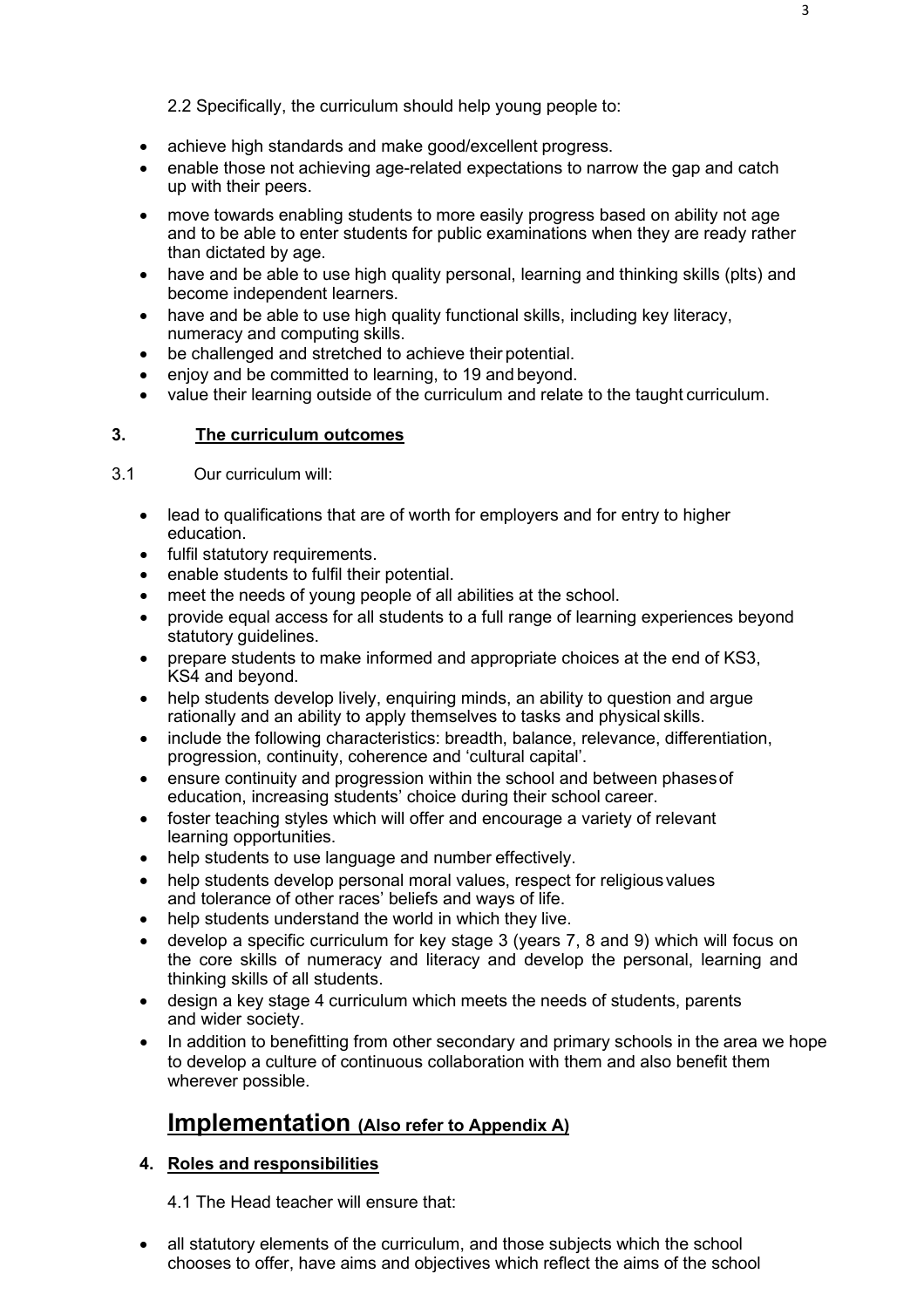and indicate how the needs of individual students will be met. This will include how the subject will be taught and assessed.

- the amount of time provided for teaching the curriculum is adequate and is reviewed by the Head Teacher and governors annually.
- where appropriate, the individual needs of some students are met bypermanent or temporary disapplication from the school's standard curriculum.
- the procedures for assessment meet all legal requirements and students and their parents/carers receive information to show how much progress the students are making and what is required to help them improve.
- the governing body is fully involved in decision making processes that relate to the breadth and balance of the curriculum (reviewed annually).
- the governing body is advised on statutory targets in order to make informed decisions.

4.2 The governing body will ensure that:

- it considers the advice of the Head teacher when approving this curriculum policy and when setting statutory and non statutory targets.
- progress towards annual statutory targets is monitored.
- it contributes to decision making about the curriculum.
- 4.3 The Head teacher and/or her representatives for KS3 and KS4 will ensure that:
	- they have an oversight of curriculum structure and delivery within their key stage
	- detailed and up-to-date schemes of learning are in place for the delivery of courses within their key stage.
	- schemes of learning are monitored and reviewed on a regular basis.
	- levels of attainment and rates of progression are discussed with subject teachers (and as the school expands Heads of Department/key stage coordinators) on a regular basis and that actions aretaken where necessary to improve these.
	- The Head teacher together with subject teachers (and eventually as the school expands Heads of department/ key stage coordinators) will ensure that:
		- o long term planning is in place for all courses. Such schemes of learning will be designed using the school pro-forma and will contain curriculum detail on: context, expectations, key skills, learning objectives, learning outcomes, learning activities, differentiation and resources.
		- o schemes of learning encourage progression at least in line with national standards.
		- $\circ$  there is consistency in terms of curriculum delivery. Schemes of learning should be in place and be used by all staff delivering a particular course.
		- o appropriate awarding bodies and courses are selected so that they best meet the learning needs of our students.
		- o where necessary an appropriate combination of qualifications or alternative qualifications can be offered which best suit the needs of learners
		- $\circ$  assessment is appropriate to the course and the students following particular courses. There should be consistency of approach towards assessment.
		- o they keep the Head teacher informed of proposed changes to curriculum delivery.
		- $\circ$  all relevant information/data is shared with the Head teacher. This includes meeting deadlines related to exam entries etc.
		- $\circ$  student performance data is reviewed on a regular basis to ensure that any necessary changes in terms of curriculum delivery are planned and carried out in a timely fashion.
		- $\circ$  She shares practice with other colleagues in terms of curriculum design and delivery (during planned cooperative planning meetings)
		- $\circ$  oversee cpd needs (together with governors) with regard to curriculum planning and delivery.

4

4.4 Teaching staff and learning support staff will: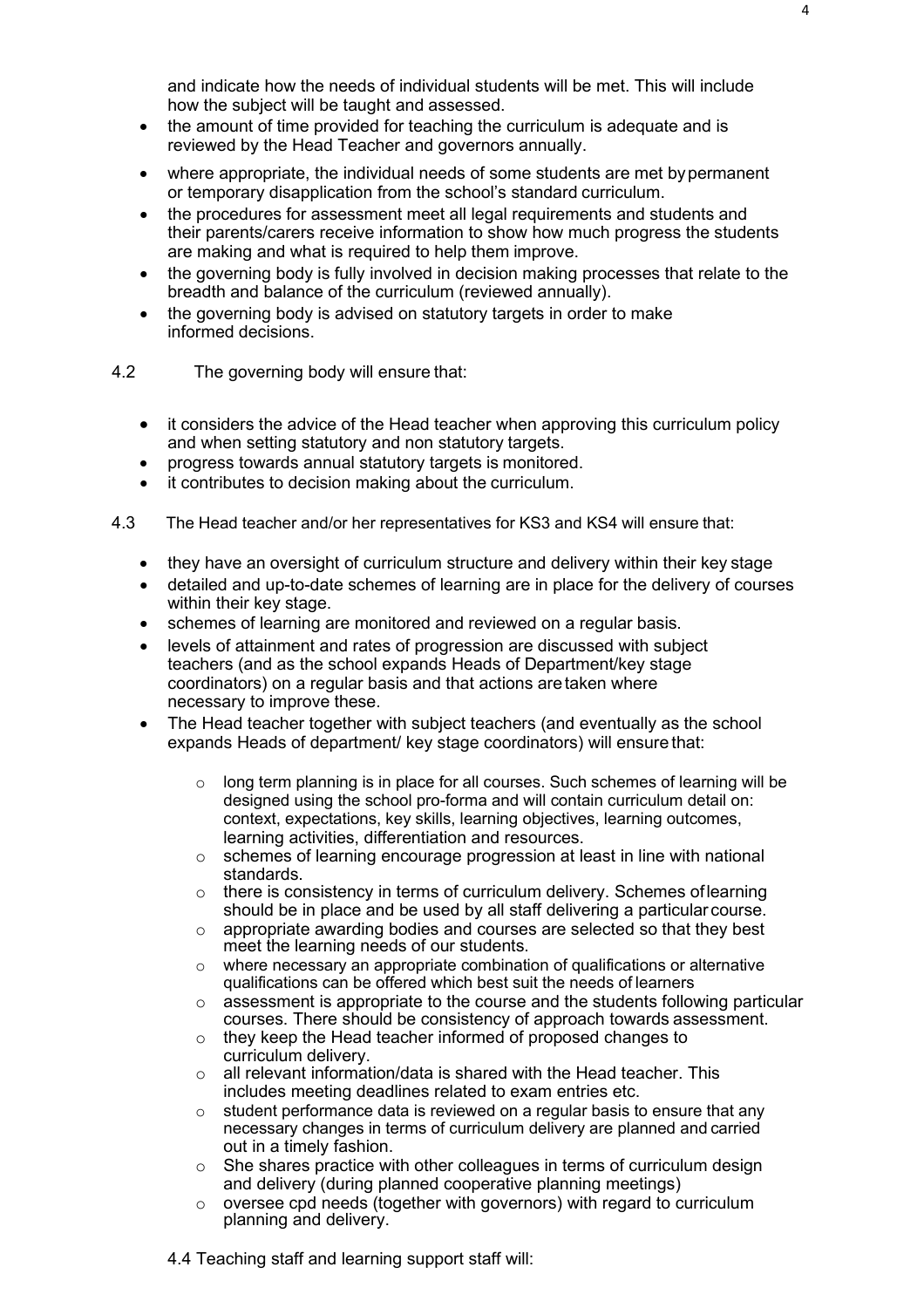- ensure that the school curriculum is implemented in accordance with this policy.
- keep up to date with developments in their subjects.
- have access to, and be able to interpret, data on each student to inform the design of the curriculum in order that it best meets the needs of each cohort of students (This will be made available by the Head teacher).
- share and exchange information about best practice amongst their colleagues in different schools and through external networks (including relevant online forums), resulting in a dynamic and relevant curriculum.
- participate in high quality professional development, working with other teachers to develop their skills in understanding the learning needs of their students and how best to address those needs and engage them.
- work in partnership with other agencies (Local businesses, mentors, volunteers) to provide an appropriate range of curriculum opportunities.

4.5 Students will:

- be treated as partners in their learning, contributing (where appropriate) to the design of the curriculum (Via annual pupil voice surveys as well as elected school council representatives).
- have their individual needs addressed, both within the school and extending beyond the classroom into the family and community through a curriculum which offers breadth, support and challenge.
- be given additional support if they start to fall behind in their learning, helping them get back on track quickly (through planned intervention where appropriate – during lunch, after school or in some cases removal from the French lesson if necessary).
- receive co-ordinated support to enable them to make the appropriate curriculum choices at key stages 4 and 5 (Via teacher information, an independent careers advisor and mentors).

4.6 Parents and carers will:

- be consulted about their children's learning and in planning their future education (via parents' evenings, yearly open evenings, x3 reviews over the year and end of year reports etc.).
- be confident that their child is receiving a high quality education that is designed to meet their learning needs and which will equip them with the skills they need to thrive throughout their lives.
- be informed about the curriculum on offer and understand the rationale behind it (Parents will be given a summary of the curriculum in each subject area near the start of the academic year at a curriculum evening where subject staff will also present. There will also be a half termly newsletter sent out to parents.)
- have the opportunity to raise any issues, concerns or positive feedback by speaking to the Head teacher in person before or after school or by appointment during school hours. In addition, their views will be canvassed via an annual questionnaire.

# **Impact**

5 Monitoring, evaluation and review

5.1 The governing body will receive an annual report from the Headteacher on:

- The standards reached in each subject compared with national and local benchmarks. KS2 results will be used to measure starting points and set end of year and eventually GCSE targets. Regular analysis of review/report data measured against targets.
- the standards achieved at the end of each key stage taking into account any important variations between groups of students, subjects, courses and trendsover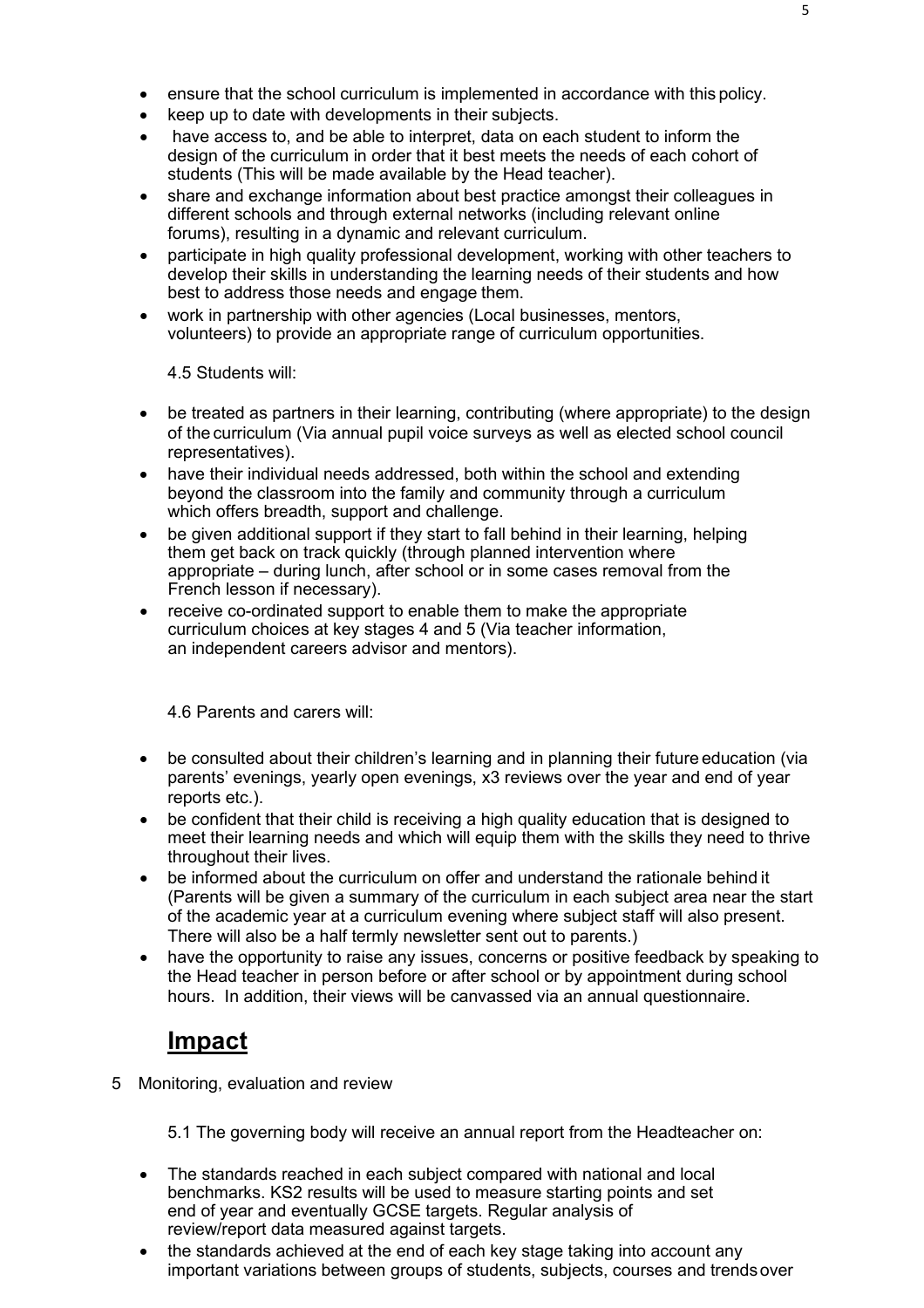time, compared with national and local benchmarks (refer to eventual FFT Data and records of the school's own eventual GCSE results from year to year).

- the number of students for whom the curriculum was dis-applied and the arrangements which were made.
	- 5.2 The governing body will review this policy at least once a year and assess its implementation and effectiveness. The policy will be promoted and implemented throughout the school

#### 6 Islamic Education

As a faith school we are committed to support the personal faith journey of our pupils through an exciting, relevant and inspiring programme of Religious Education throughout all five years of their education. This aspect of the curriculum will result in a GCSE Religious Studies qualification as well as Religious Education programme which supports both the individuals understanding of their own and others' faith (or indeed those of no faith) and their spiritual, moral and social development (PSHE).

#### 7 Extra curricular

Once the school has settled into routines, we will introduce various extracurricular opportunities (such as after school coding club, home economics, gardening club, sports clubs and eventually D of E Award etc.).

Our pupils will be supported by (vetted) mentors from various professions who are not school based. They will come into school several times through the year to meet those whom they will mentor. They will check on pupil progress, wellbeing and look over pupils' exercise books to check for consistent high standards of presentation and work. Pupils will also be able to get advice and support from these mentors.

Pupils will have amble opportunities to become familiar with public institutions. Visits will be organised to local magistrate courts. We will also organise for the local MP, police community support officers and the fire brigade to come in as speak to children during extended assemblies through the academic year. In addition, pupils will learn about democracy and parliament through the PSHE curriculum and through opportunities to question the local MP and/or elected councillors. We will also establish links with the multifaith forum in Blackburn and arrange visits to places of worship belonging to other faiths.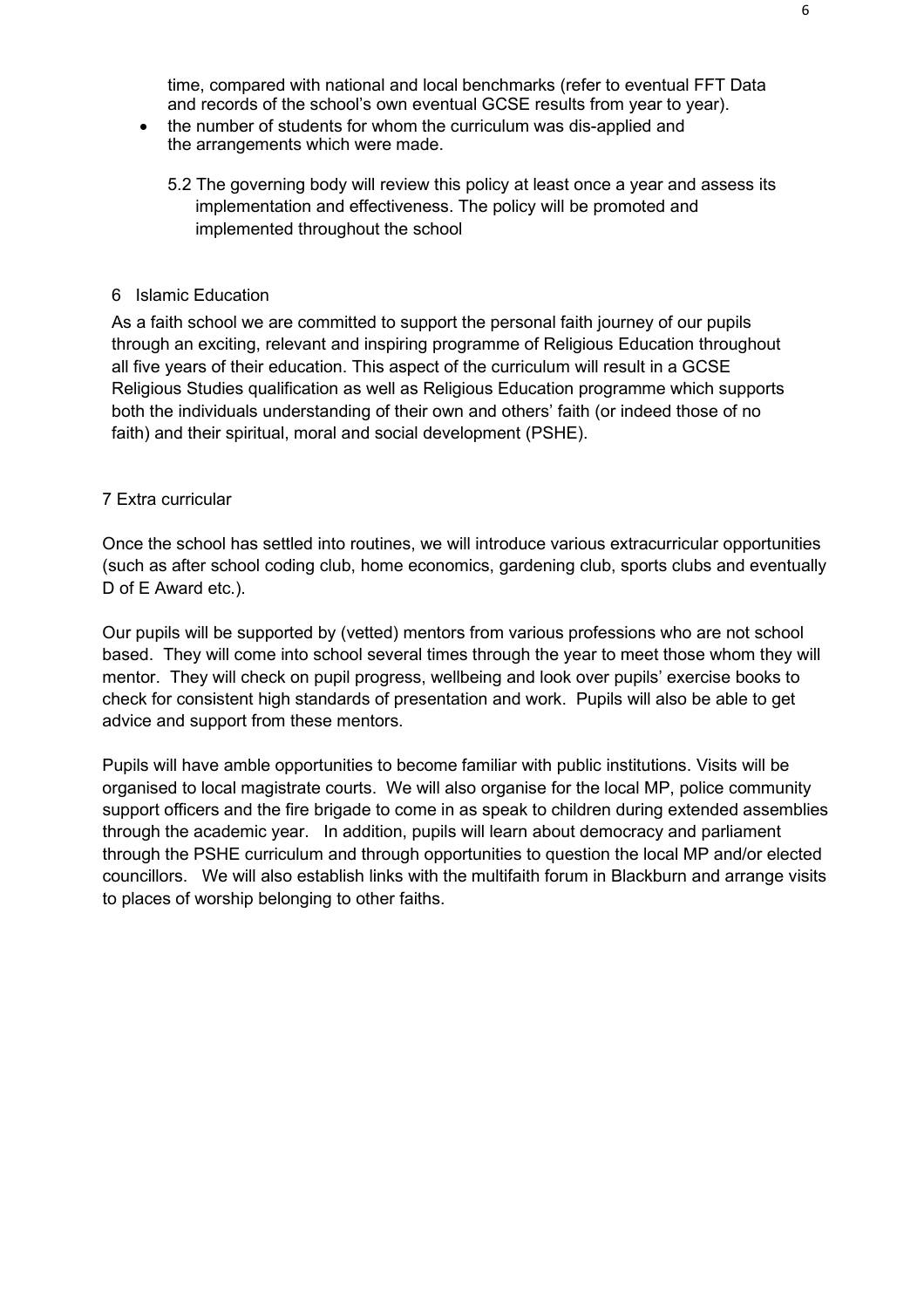#### **Appendix A: Class sizes and subject periods**

In years 7-11 the number of students in each class/year group will be an average of 20. The school will start with a year 7 class only and will build up each year (over 4 years) and eventually have pupils in each year group.

The school day will at 8.45am and end at 3.30pm and consists of seven lessons (6 which are 50 minutes long and 1 which is 30 minutes long) split by two breaks one at 10.40 am (15 mins) and one at 12.15 pm (45 mins). On Fridays we will finish at 12pm.

Years 7, 8 and 9 students have the following number of periods per subject per week:

#### **Key Stage 3 Year 7, Year 8 and Year 9**

| <b>SUBJECT</b>                                                                                      | <b>PERIODS</b> |
|-----------------------------------------------------------------------------------------------------|----------------|
| English                                                                                             | $\overline{4}$ |
| <b>Maths</b>                                                                                        | 4              |
| Science (one lesson each in Physics, Chemistry and Biology)                                         | 3              |
| <b>PE</b>                                                                                           | $\overline{2}$ |
| <b>Art/Islamic Studies</b>                                                                          | $\overline{2}$ |
| Computing (x1 50 min period and x1 30 min period)                                                   | $\overline{2}$ |
| Languages (Arabic $x4 - 3$ of which are 50 min periods and one on<br>Fridays is 60 mins, French x1) | 5              |
| <b>History</b>                                                                                      | $\overline{1}$ |
| Geography                                                                                           | $\overline{1}$ |
| <b>RE</b>                                                                                           | $\overline{1}$ |
| Quran (x4 30 min periods and x1 50 min period)                                                      | 5              |
| <b>PSHE</b>                                                                                         | $\mathbf 1$    |